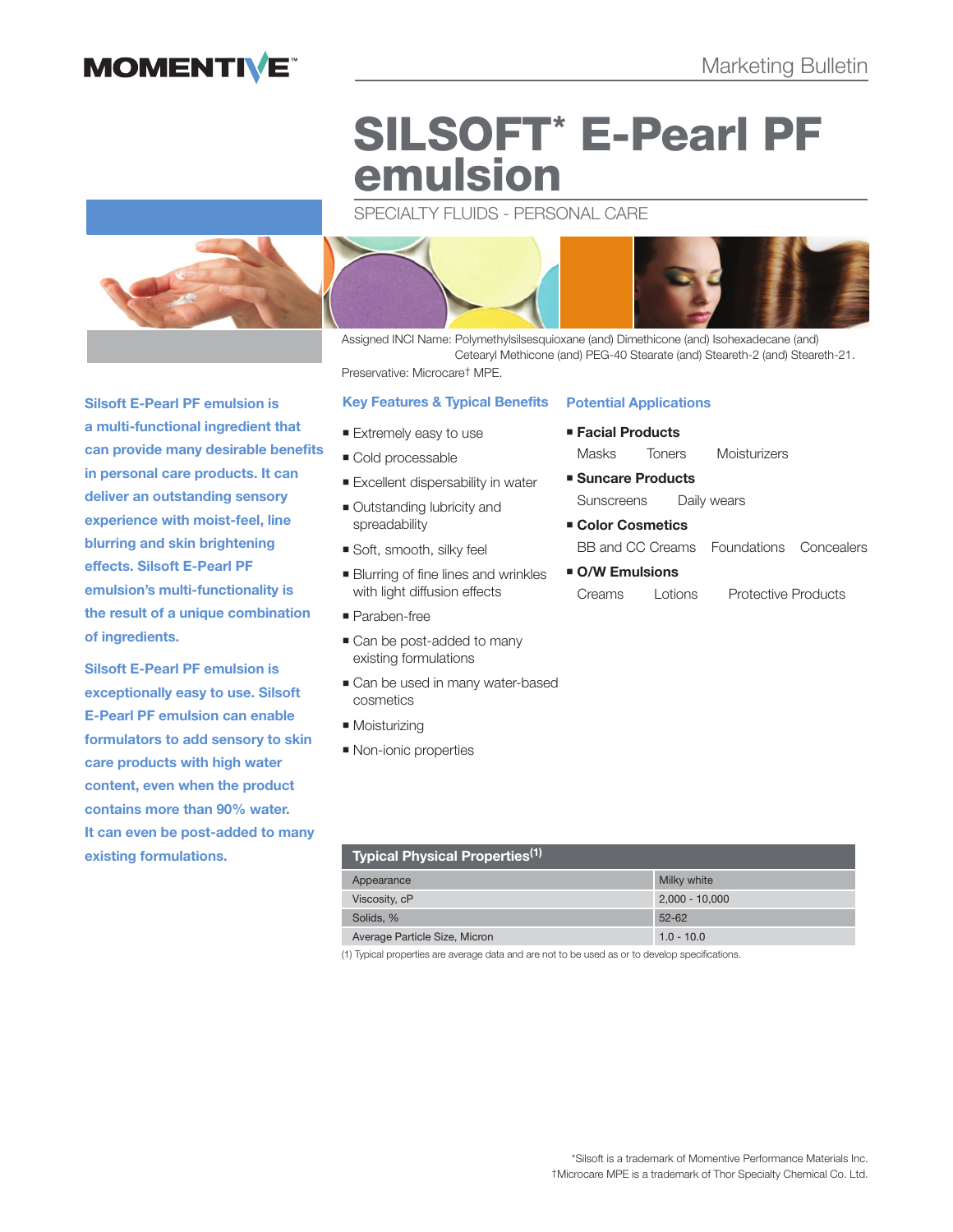### **SILSOFT\* E-Pearl PF emulsion**

#### **Chemical Structures**



Silsoft E-Pearl PF emulsion is a patent-pending, non-ionic emulsion of polymethylsilsesquioxane powder, high molecular weight dimethicone and an alkyl-functionalized polysiloxane.

#### **General Instructions for Use**

Silsoft E-Pearl PF emulsion is extremely easy to use because it can be:

- dispersed in water by simply shaking;
- post-added to many existing formulations; and
- cold processed.

Recommended starting use level: 2-5%

#### **Dispersion of 3% Silsoft E-Pearl PF Emulsion in Water**











 Silsoft E-Pearl PF emulsion

\*Silsoft is a trademark of Momentive Performance Materials Inc. Note: Test results. Actual results may vary.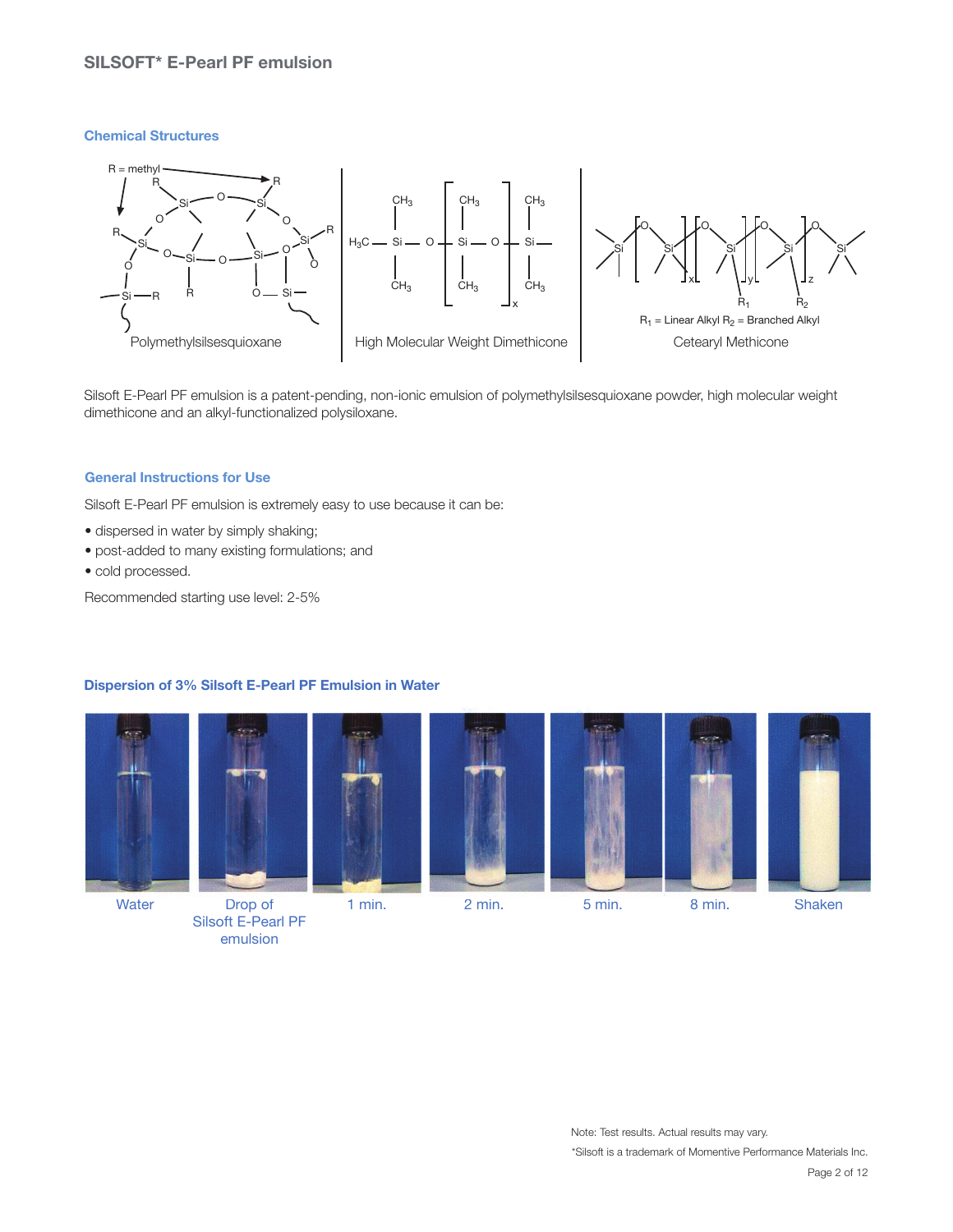#### **Test Performance Data**

Silsoft E-Pearl PF Emulsion Typical Benefits

- $\blacksquare$  Easy to formulate simply by shaking
- **Outstanding smoothness**
- **Excellent softness**
- **Long-lasting sensory and moisturized feel**
- **Blurring of fine lines**
- Good texture feel for facial mask sheet
- Tack reduction

| Facial Mask (FM) Formula    | <b>FM Base</b>       | FM with 3%<br><b>Silsoft E-Pearl PF</b><br>emulsion |
|-----------------------------|----------------------|-----------------------------------------------------|
|                             | $\frac{0}{0}$        | $\%$                                                |
| <b>Purified Water</b>       | to 100               | to 100                                              |
| Glycerine                   | 7                    | 7                                                   |
| 1,3 Butylene Glycol         | 4                    | 4                                                   |
| Silsoft E-Pearl PF emulsion | O                    | 3                                                   |
| Carbomer                    | 0.15                 | 0.15                                                |
| Triethanolamine             | 0.15                 | 0.15                                                |
| Preservative                | per label directions | per label directions                                |

Product formulations are included as illustrative examples only. Momentive makes no representation or warranty of any kind with respect to any such formulations, including, without limitation, concerning the efficacy or safety of any product manufactured using such formulations.

Facial Mask Formula Without and With Silsoft E-Pearl PF Emulsion

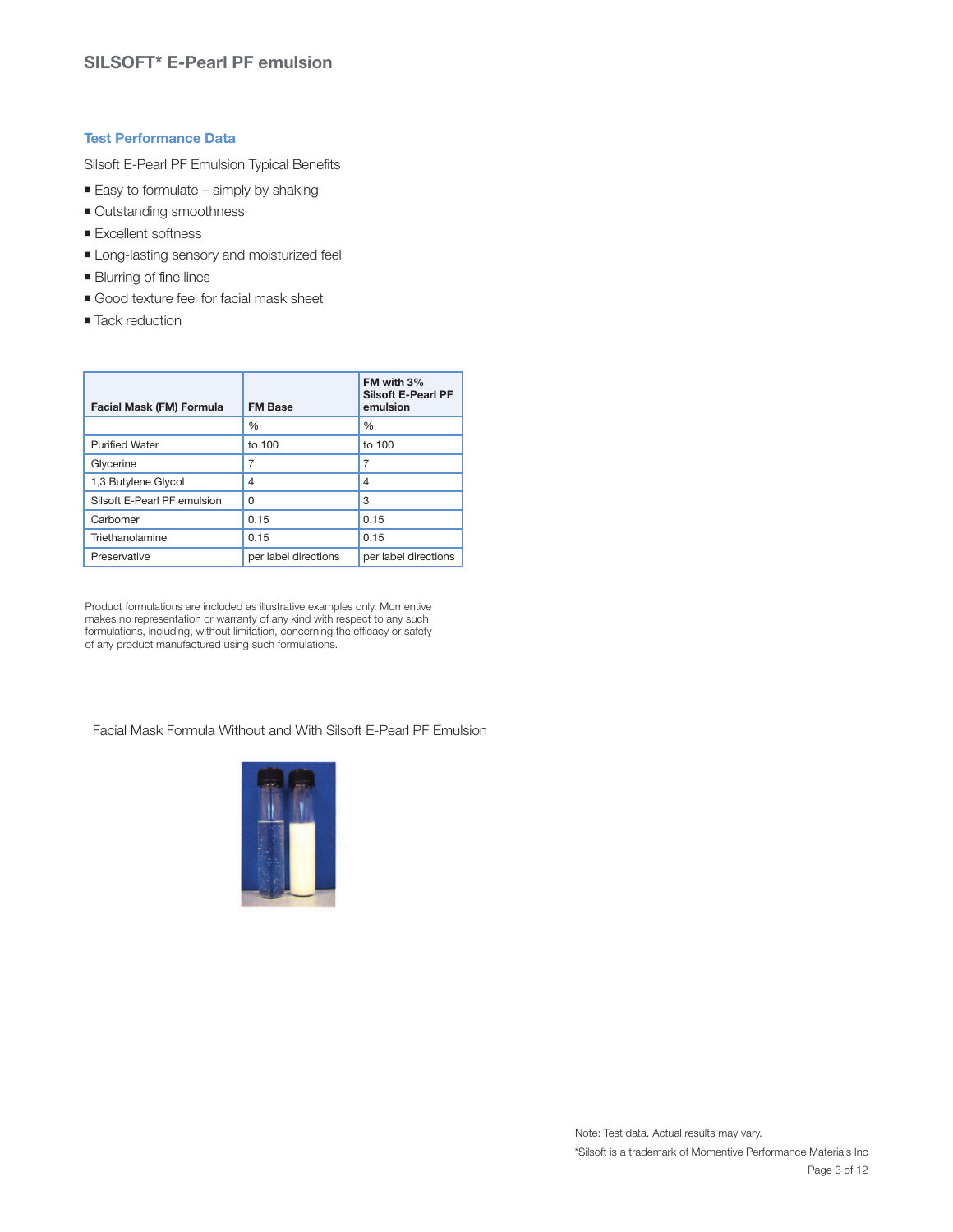#### **Test Performance Data** (continued)

#### *Silsoft E-Pearl PF Emulsion Line Blurring and Smoothness on Leather*



#### The Line Depth R4 Changes for Leather **Friction Coefficient Reduction**



#### Application Level: 2mg/cm3



*+* + emulsion

Suppliers:

(1) Sepigel is a trademark of Societe D'Exploitation de Produits Pour Les Industries Chimiques (Seppic)

 **Water q.s. to 100%**

- (2) Kobo Products, Inc.
- (3) Momentive Performance Materials

\*Silsoft and Velvesil are trademarks of Momentive Performance Materials Inc. † Sepigel is a trademark of SEPPIC, Inc.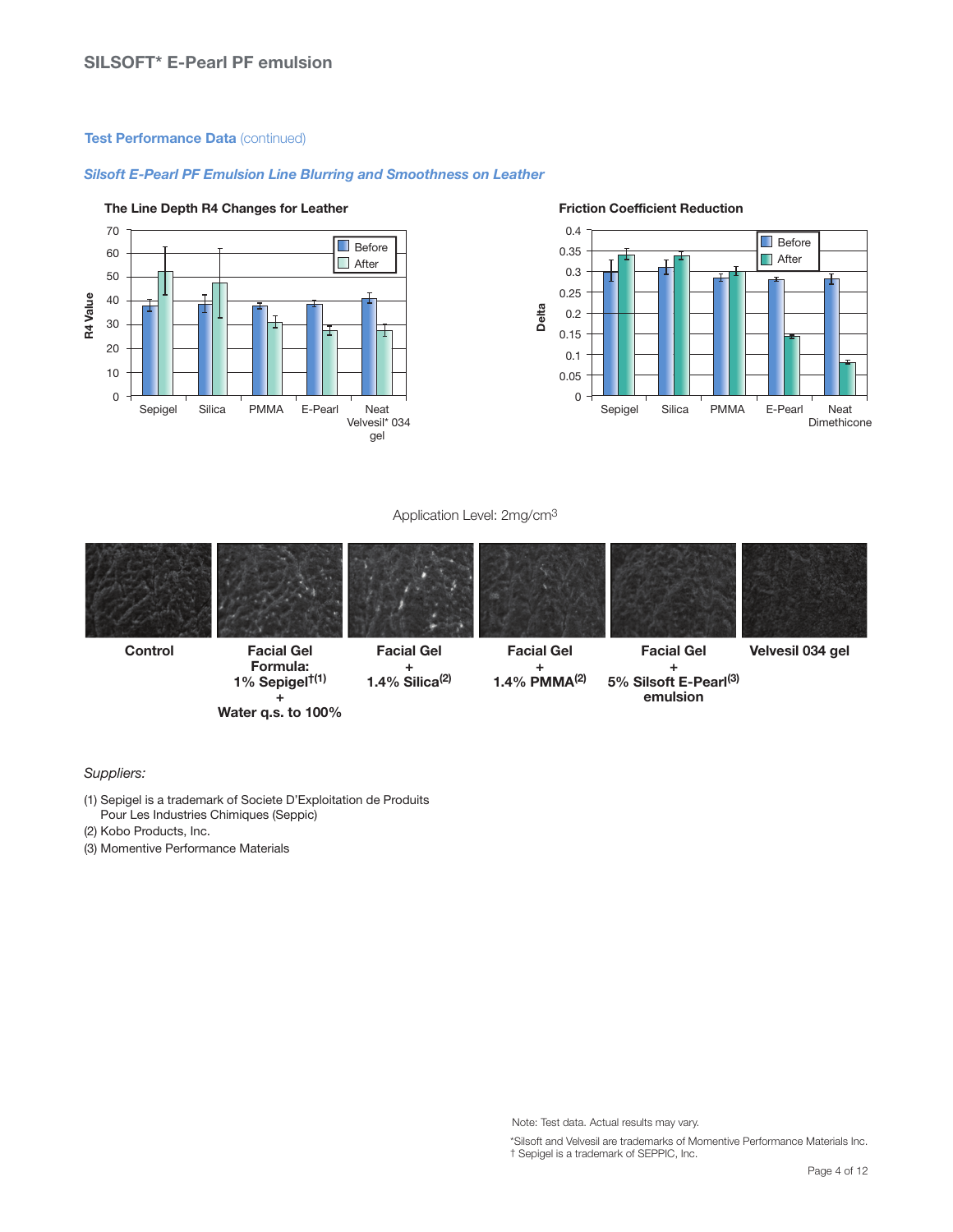#### **Test Performance Data** (continued)



#### *Silsoft E-Pearl PF Emulsion Line Blurring on Skin*

#### Application Level 2mg/cm2

| <b>Control</b> | <b>Facial Gel</b><br>Formula:<br>1% Sepigel<br>7% Glycerine | <b>Facial Gel</b><br>1.4% Silica | <b>Facial Gel</b> | <b>Facial Gel</b><br>1.4% PMMA 5% Silsoft E-Pearl<br>emulsion | Velvesil 034 gel<br><b>Neat</b> | <b>Silsoft E-Pearl</b><br>emulsion Neat |
|----------------|-------------------------------------------------------------|----------------------------------|-------------------|---------------------------------------------------------------|---------------------------------|-----------------------------------------|
|                | 4% 1,3 Butylene Glycol                                      |                                  |                   |                                                               |                                 |                                         |
|                |                                                             |                                  |                   |                                                               |                                 |                                         |

 **Water q.s. to 100%**

**Magnified Comparison of Outstanding Results with Silsoft E-Pearl emulsion Neat on Skin**



**Before using Neat E-Pearl**



**After using Neat E-Pearl**

\*Silsoft and Velvesil are trademarks of Momentive Performance Materials Inc. Note: Test data. Actual results may vary.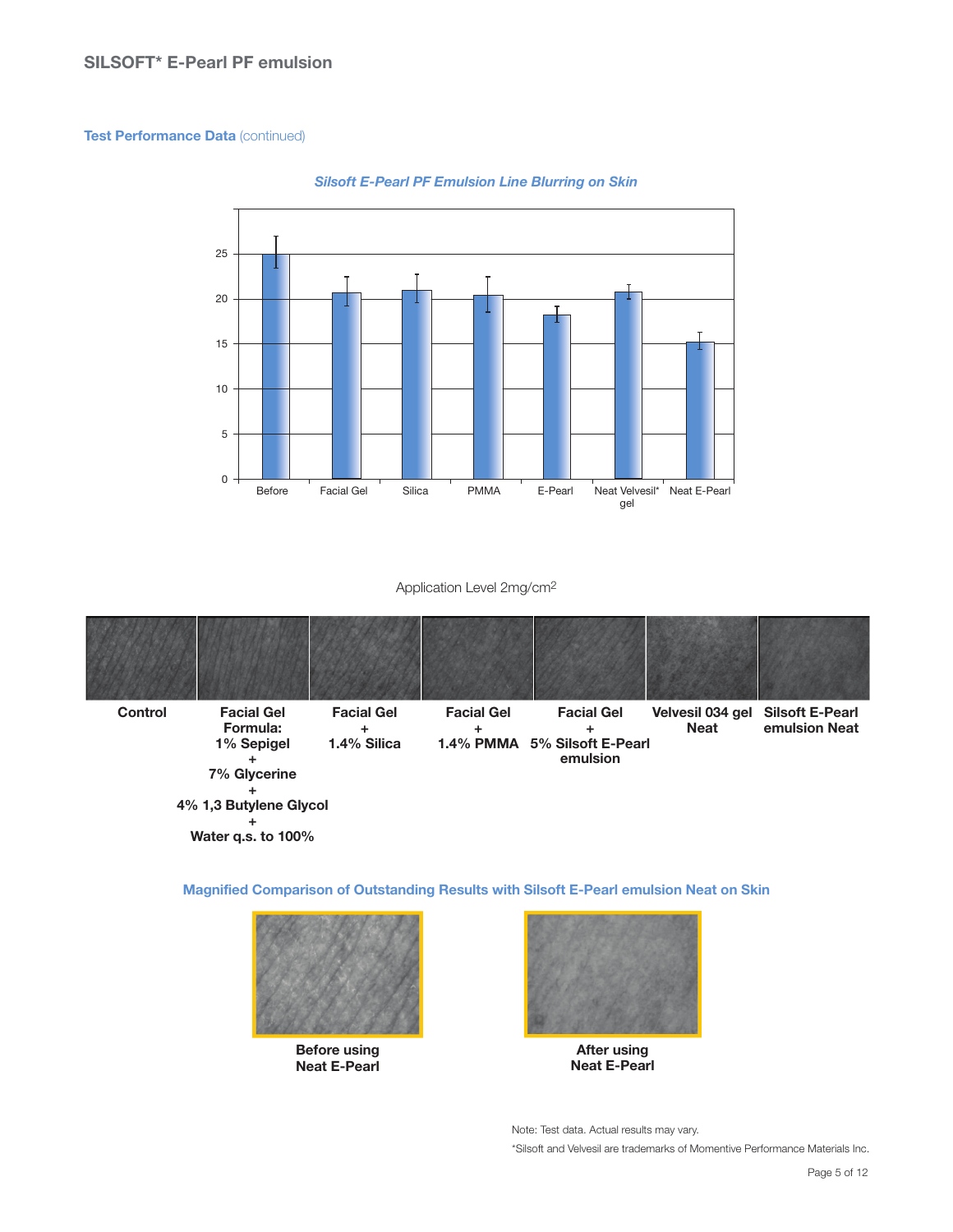#### **Test Performance Data** (continued)

Sensory Enhancement: Facial Mask (FM)







#### Facial Mask Base + 3% Silsoft E-Pearl PF emulsion

Enhanced:

- Softness and absorbency
- **Line blurring**
- **Brightness**
- **Slipperiness**

Reduced tackiness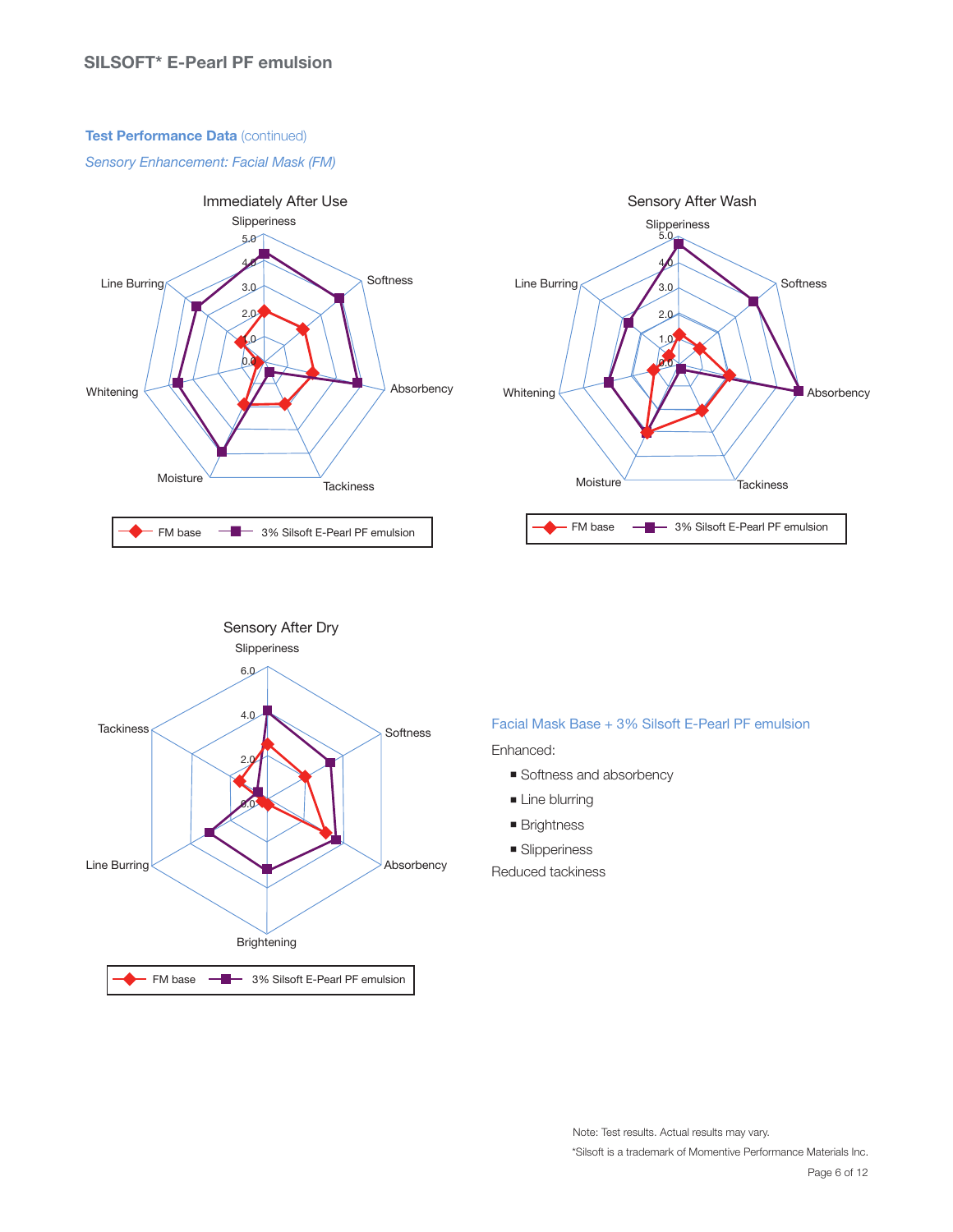#### **Sample Formulations**

#### **Moisturizing and Protecting Hand Cream**

|   | <b>Trade Name</b>                              | <b>Chemical Name / INCI Name</b>                                                                                                                                | $\frac{0}{0}$ |
|---|------------------------------------------------|-----------------------------------------------------------------------------------------------------------------------------------------------------------------|---------------|
| Α | Water                                          | Aqua                                                                                                                                                            | Up to 100.0   |
|   | Glycerin                                       | Glvcerin                                                                                                                                                        | 2.5           |
|   | Disodium EDTA                                  | Disodium EDTA                                                                                                                                                   | 0.05          |
| в | Tego <sup>+</sup> Care 450 <sup>(2)</sup>      | Polyglyceryl-3 Methylglucose Distearate                                                                                                                         | 2.5           |
|   | Cithrol GMS 40 (3)                             | Glyceryl Stearate                                                                                                                                               | 1.5           |
|   | Lanettet $16(4)$                               | Cetyl Alcohol                                                                                                                                                   | 1.0           |
|   | Crodamol MM (3)                                | Myristyl Myristate                                                                                                                                              | 1.2           |
|   | Shea Butter                                    | Butyrospermum Parkii (Shea Butter)                                                                                                                              | 2.0           |
|   | Macadamia Oil                                  | Macadamia Ternifolia Seed Oil                                                                                                                                   | 2.0           |
|   | Crodamol GTCC (3)                              | Caprylic/ Capric Triglyceride                                                                                                                                   | 2.0           |
|   | Arlamolt PS15E-LQ (3)                          | PPG-15 Stearyl Ether                                                                                                                                            | 1.0           |
|   | <b>BHT</b>                                     | <b>BHT</b>                                                                                                                                                      | 0.1           |
|   | Silsoft 034 organosilicone fluid (1)           | <b>Caprylyl Methicone</b>                                                                                                                                       | 2.0           |
|   | SF 1202 (1)                                    | Cyclopentasiloxane                                                                                                                                              | 4.0           |
| C | Carbopol <sup>†</sup> Ultrez-10 <sup>(5)</sup> | Carbomer                                                                                                                                                        | 0.20          |
|   | Water                                          | Aqua                                                                                                                                                            | 10.0          |
|   | Trietanolamine                                 | Trietanolamine                                                                                                                                                  | 0.2           |
| D | Silsoft E-Pearl PF emulsion (1)                | Water (and) Polymethylsilsesquioxane (and) Dimethicone (and) Isohexadecane (and)<br>Cetearyl Methicone (and) PEG-40 Stearate (and) Steareth-2 (and) Steareth-21 | 2.0           |
|   | Hydrovancet (6)                                | Hydroxyethyl Urea                                                                                                                                               | 1.5           |
|   | Fucogel <sup>†</sup> 1000 PP (7)               | Biosaccharide Gum-1                                                                                                                                             | 1.0           |
|   | Preservative                                   |                                                                                                                                                                 | q.s.          |
|   | Fragrance                                      | Fragrance                                                                                                                                                       | q.s.          |

#### Procedure:

- 1. Mix all the ingredients of water phase A; heat to 75 °C.
- 2. Mix all the ingredients of phase B; heat to 70 °C.
- 3. Add B to phase A with intensive stirring. Homogenize the mixture 1-2 minutes (Ultra Turrax-9500 rpm).
- 4. Cool to 50 °C with gentle stirring.
- 5. Add the solution of Carbopol Ultrez-10 in water, mix for 5 minutes and then add Triethanolamine (Adjust pH ≈ 6.0-7.0).
- 6. Add the ingredients of phase D and mix until uniform. Cool to room temperature.

#### Suppliers:

- (1) Momentive Performance Materials
- (2) †Tego is a trademark of Evonik Goldschmidt GmbH.
- (3) Croda; †Arlamol is a trademark of Uniqema Americas LLC.
- (4) BASF; †Lanette is a trademark of Cognis IP Management GmbH.
- (5) †Carbopol is a trademark of Lubrizol Advanced Materials, Inc.
- (6) †Hydrovance is a trademark of Akzo Nobel Surface Chemistry LLC.
- (7) †Fucogel is a trademark of Societe La Biochimie Appliquee (Solabia).

Product formulations are included as illustrative examples only. Momentive makes no representation or warranty of any kind with respect to any such formulations, including, without limitation, concerning the efficacy or safety of any product manufactured using such formulations.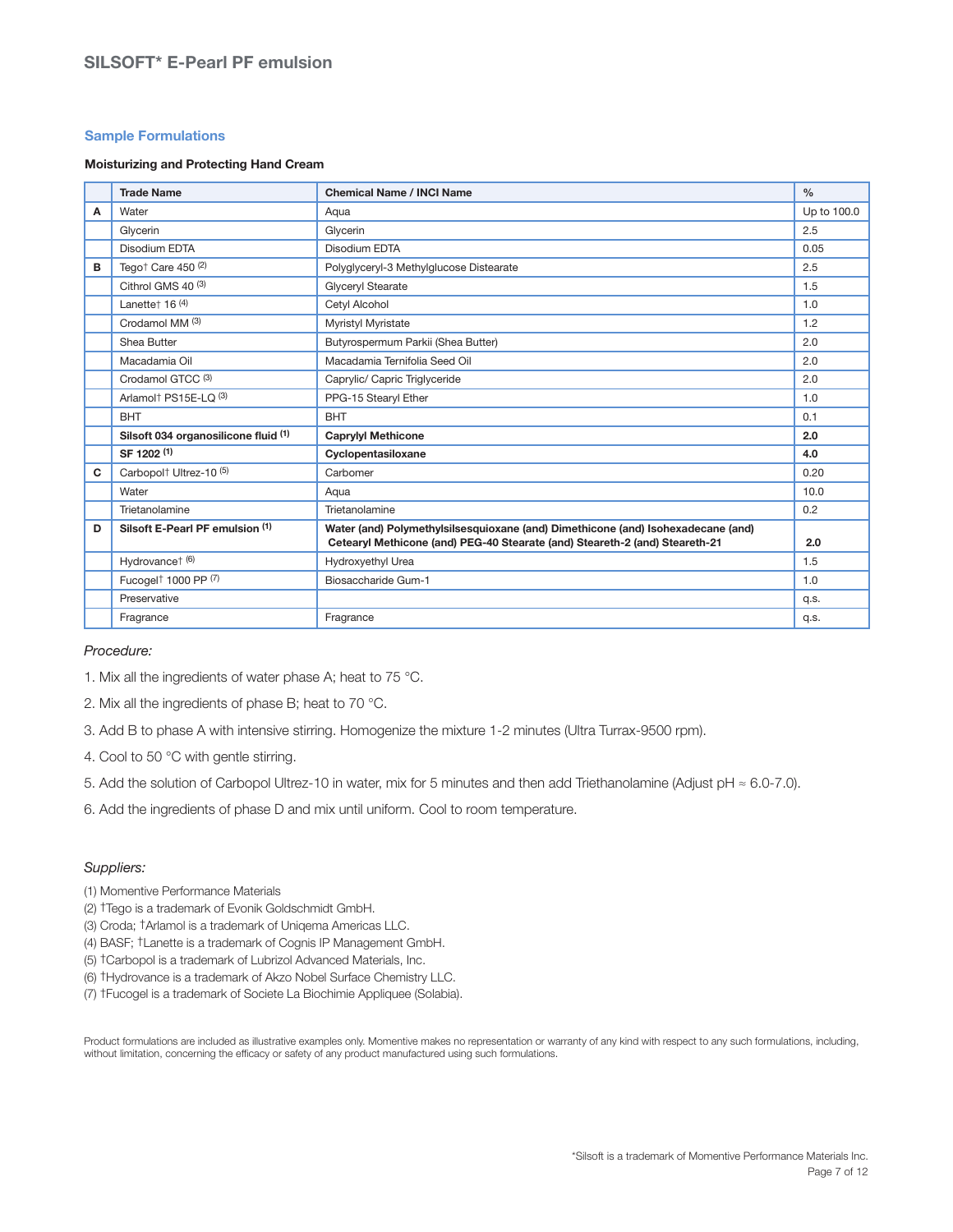#### **Sample Formulations** (continued)

#### **Refreshing Lotion**

| Phase | Ingredients                              | <b>INCI Name</b>                                                                                                         | Wt $(% )$ |
|-------|------------------------------------------|--------------------------------------------------------------------------------------------------------------------------|-----------|
| A     | <b>Deionized Water</b>                   | Water                                                                                                                    | 70.855    |
|       | Disodium EDTA                            | Disodium EDTA                                                                                                            | 0.15      |
|       | Pemulent TR-1 Polymer (2)                | Acrylates/C10-30 Alkyl Acrylate Crosspolymer                                                                             | 0.20      |
|       | Hydrolite <sup>+</sup> -6 <sup>(3)</sup> | 1,2- Hexanediol                                                                                                          | 5.00      |
|       | Glycerin                                 | Glycerin                                                                                                                 | 2.00      |
| в     | Glyceryl Stearate (4)                    | Glyceryl Stearate                                                                                                        | 0.50      |
|       | Jeemate $6000$ DS $(5)$                  | PEG-150 Distearate                                                                                                       | 5.00      |
|       | Dermol 99 $(4)$                          | Isononyl Isonononoate                                                                                                    | 4.00      |
|       | Element14* PDMS 50 silicone oil (1)      | <b>Dimethicone</b>                                                                                                       | 3.00      |
|       | Velvesil* 034 organosilicone gel (1)     | Caprylyl Methicone (and) C30-45 Alkyl Cetearyl Dimethicone Crosspolymer                                                  | 1.50      |
| C     | <b>Deionized Water</b>                   | Water                                                                                                                    | 1.00      |
|       | Tris Amino (6)                           | Tromethamine                                                                                                             | 0.22      |
| D     | Silsoft E-Pearl PF emulsion (1)          | Water (and) Polymethylsilsesquioxane (and) Dimethicone (and) Isohexadecane (and)<br>Cetearyl Methicone (and) Steareth-21 | 5.00      |
| Е     | Deionized Water                          | Water                                                                                                                    | 1.00      |
|       | Germall <sup>†</sup> II <sup>(7)</sup>   | Diazolidinyl Urea                                                                                                        | 0.50      |
| F     | Fragrance                                | Fragrance                                                                                                                | 0.075     |

#### Procedure:

- 1. Add EDTA in main vessel; mix until dissolved.
- 2. Disperse Pemulen powder under high speed mixing until uniform.
- 3. Add remaining phase A ingredients. Heat to 70-75 °C.
- 4. Combine phase B ingredients in separate vessel. Heat to 70-75 °C.
- 5. Emulsify phase B into phase A with high speed mixing. Homogenize if necessary.
- 6. Pre-mix phase C ingredient until tromethamine is dissolved.
- 7. Add to main vessel. Batch will thicken.
- 8. Add Silsoft E-Pearl PF emulsion while mixing. Homonogize to ensure homogenous dispersion. Begin cooling to 40 °C.
- 9. Premix phase E until powder is dissolved. Add to batch at 40 °C.
- 10. Cool batch to 35 °C. Fragrance and package as desired.

#### Suppliers:

- (1) Momentive Performance Materials
- (2) †Pemulen is a trademark of Lubrizol Advanced Materials, Inc.
- (3) †Hydrolite is a trademark of Symrise AG
- (4) Alzo International, Inc.
- (5) Jeen International, Inc.
- (6) Angus Chemical Company
- (7) †Germall is a trademark of Ashland Licensing and Intellectual Property LLC, Aqualon Company, Hercules Incorporated and ISP Investments Inc.

Product formulations are included as illustrative examples only. Momentive makes no representation or warranty of any kind with respect to any such formulations, including, without limitation, concerning the efficacy or safety of any product manufactured using such formulations.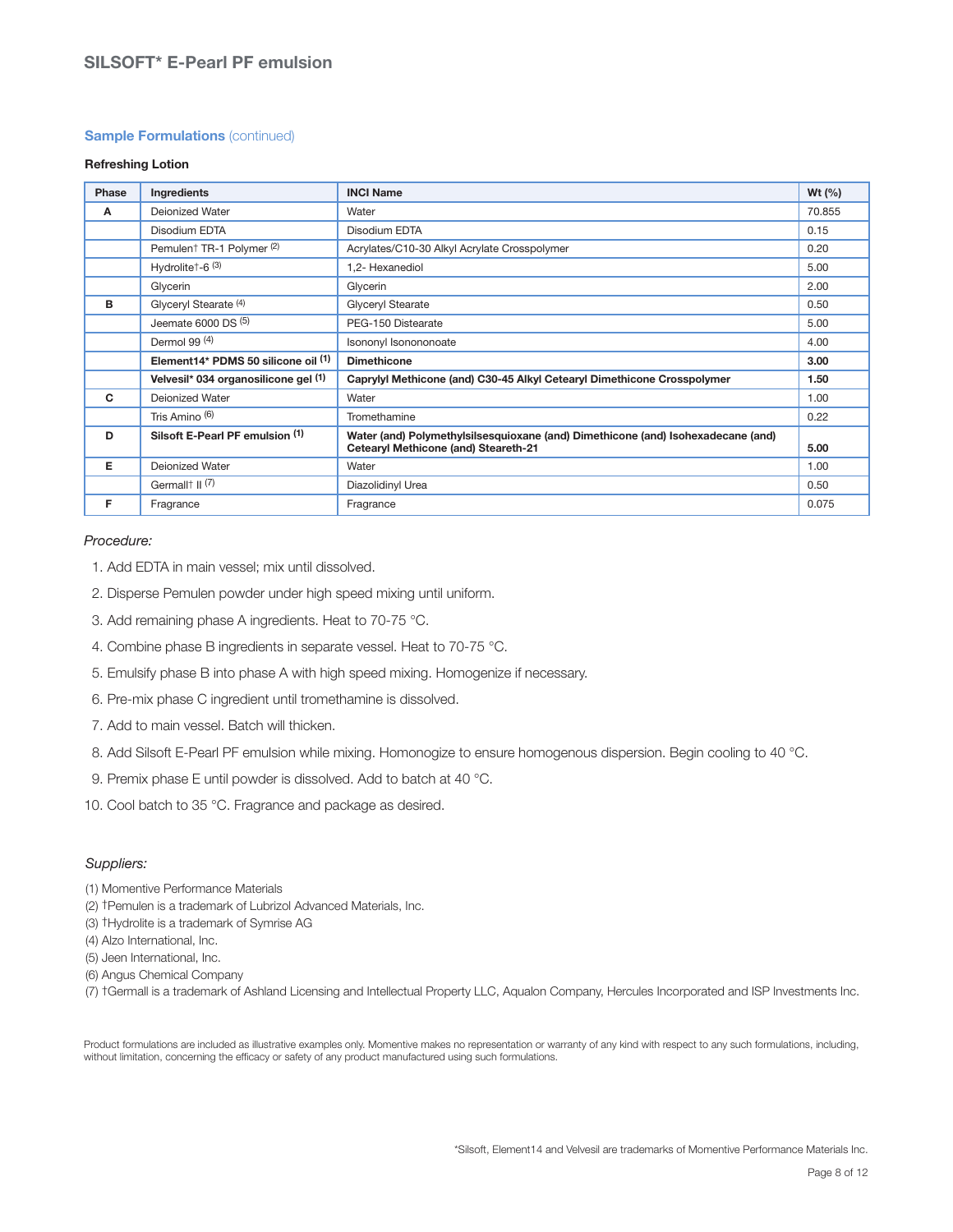#### **Sample Formulations** (continued)

#### **Moisturizing Serum**

|   | <b>Trade Name</b>                          | <b>Chemical Name / INCI Name</b>                                                                                                                                | $\frac{0}{0}$ |
|---|--------------------------------------------|-----------------------------------------------------------------------------------------------------------------------------------------------------------------|---------------|
| A | Water                                      | Aqua                                                                                                                                                            | Up to 100.0   |
|   | Keltrol <sup>†</sup> CG-SFT <sup>(2)</sup> | Xanthan Gum                                                                                                                                                     | 0.1           |
|   | Glycerin                                   | Glycerin                                                                                                                                                        | 2.0           |
|   | Disodium EDTA                              | Disodium EDTA                                                                                                                                                   | 0.05          |
|   | Arlatone† 2121 (3)                         | Sorbitan Stearate (and) Sucrose Cocoate                                                                                                                         | 4.0           |
| в | Crodamol MM (3)                            | Myristyl Myristate                                                                                                                                              | 2.0           |
|   | Tegosoft <sup>+</sup> OS <sup>(4)</sup>    | Ethylhexyl Stearate                                                                                                                                             | 3.0           |
|   | Cetiol <sup>+</sup> CC <sup>(5)</sup>      | Dicaprylyl Carbonate                                                                                                                                            | 2.0           |
|   | Jojoba Oil                                 | Simmondsia Chinensis (Jojoba) seed oil                                                                                                                          | 1.0           |
|   | SF 1202 (1)                                | Cyclopentasiloxane                                                                                                                                              | 2.0           |
|   | Silsoft 034 organosilicone fluid (1)       | <b>Caprylyl Methicone</b>                                                                                                                                       | 2.0           |
| C | OptaSense RMA 110 (3)                      | Sodium Polyacrylate (and) Isotridecyl Isononanoate (and) Trideceth-6                                                                                            | 0.7           |
| D | Silsoft E-Pearl PF emulsion (1)            | Water (and) Polymethylsilsesquioxane (and) Dimethicone (and) Isohexadecane (and)<br>Cetearyl Methicone (and) PEG-40 Stearate (and) Steareth-2 (and) Steareth-21 | 1.5           |
|   | D-Panthenol <sup>(5)</sup>                 | D-Panthenol                                                                                                                                                     | 0.5           |
|   | Moist 24 $(6)$                             | Imperata cylindrica root extract (and) water (and) glycerin (and) PEG-8 (and) carbomer                                                                          | 1.5           |
|   | Hydrovance <sup><math>+</math> (7)</sup>   | Hydroxyethyl Urea                                                                                                                                               | 3.0           |
|   | Preservative                               |                                                                                                                                                                 | q.s.          |
|   | Fragrance                                  | Fragrance                                                                                                                                                       | q.s.          |

#### Procedure:

- 1. Disperse Xanthan Gum in Glycerin, then add other ingredients of part A.
- 2. Heat to 80 °C. Homogenize A for 1 minute (8000 rpm) and allow to swell for 20 minutes.
- 3. Mix all the ingredients of oil phase B; heat to 70 °C.
- 4. Add phase B to phase A with intensive stirring. Homogenize the mixture for 1-2 minutes (Ultra Turrax-9500 rpm).
- 5. Cool to 50-60 °C with gentle stirring.
- 6. Add thickener, OptaSense RMA 110.
- 7. Homogenize (2000-3000 rpm) for 1 minute with stirring. Then mix the product for 5 minutes.
- 8. Cool to 40-45 °C. Add ingredients of part D and mix until uniform. Cool to room temperature.

#### Suppliers:

- (1) Momentive Performance Materials
- (2) †Keltrol is a trademarked product sold by and licensed to CP Kelco U.S., Inc.
- (3) Croda; †Arlatone is a trademark of Uniqema Americas LLC. OptaSense is a trademark of Croda, Inc.
- (4) †Tegosoft is a trademark of Evonik Goldschmidt GmbH.
- (5) BASF; †Cetiol is a trademark of Cognis IP Management GmbH.
- (6) Sederma
- (7) †Hydrovance is a trademark of Akzo Nobel Surface Chemistry, LLC.

Product formulations are included as illustrative examples only. Momentive makes no representation or warranty of any kind with respect to any such formulations, including, without limitation, concerning the efficacy or safety of any product manufactured using such formulations.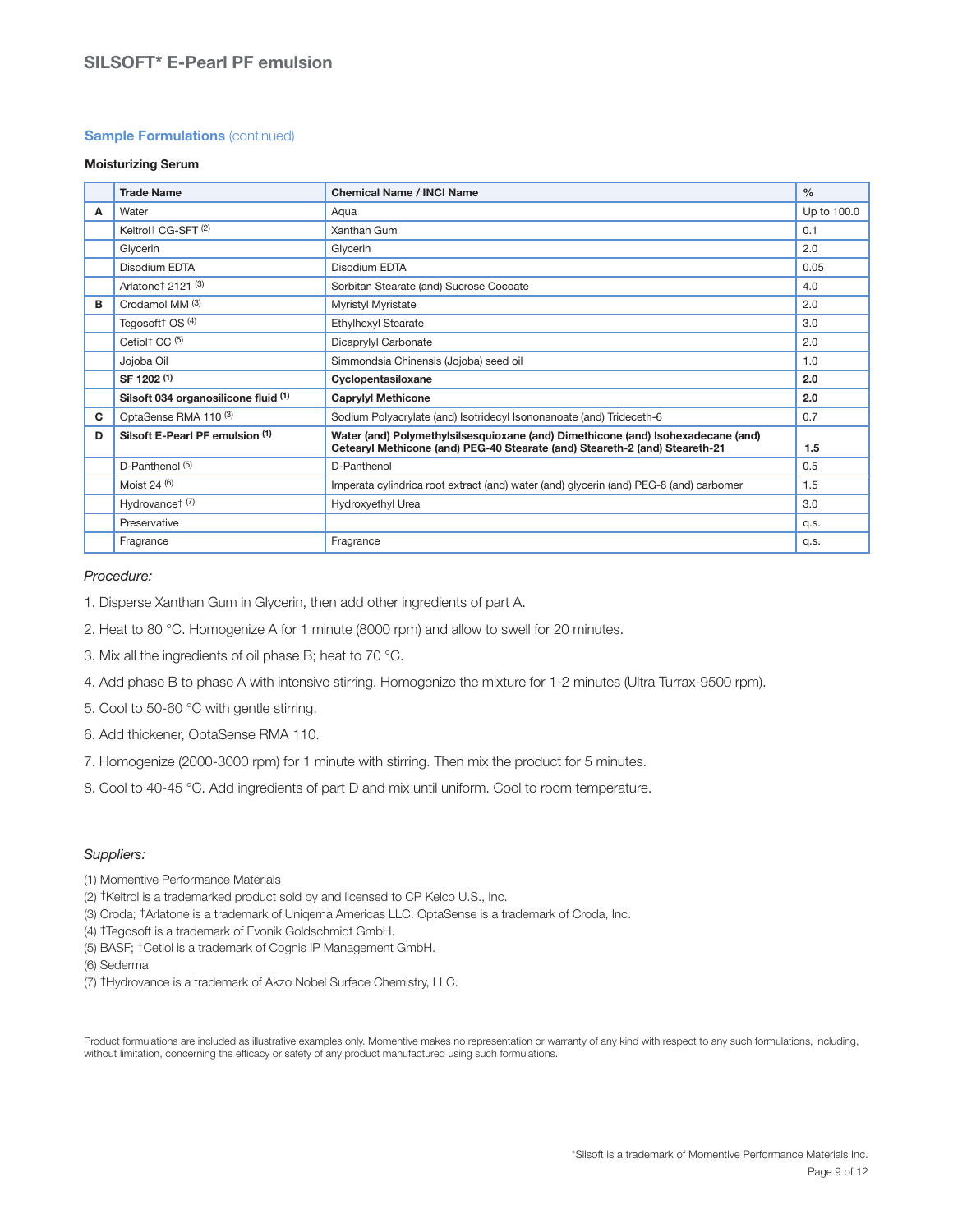#### **Patent Status**

Nothing contained herein shall be construed to imply the nonexistence of any relevant patents or to constitute the permission, inducement or recommendation to practice any invention covered by any patent, without authority from the owner of the patent.

#### **Product Safety, Handling and Storage**

Customers should review the latest Material Safety Data Sheet (MSDS) and label for product safety information, safe handling instructions, personal protective equipment if necessary, and any special storage conditions required for safety. MSDS are available at www.momentive.com or, upon request, from any Momentive Performance Materials (MPM) representative. For product storage and handling procedures to maintain the product quality within our stated specifications, please review Certificates of Analysis, which are available in the Order Center. Use of other materials in conjunction with MPM products (for example, primers) may require additional precautions. Please review and follow the safety information provided by the manufacturer of such other materials.

#### **Limitations**

Customers must evaluate Momentive Performance Materials products and make their own determination as to fitness of use in their particular applications.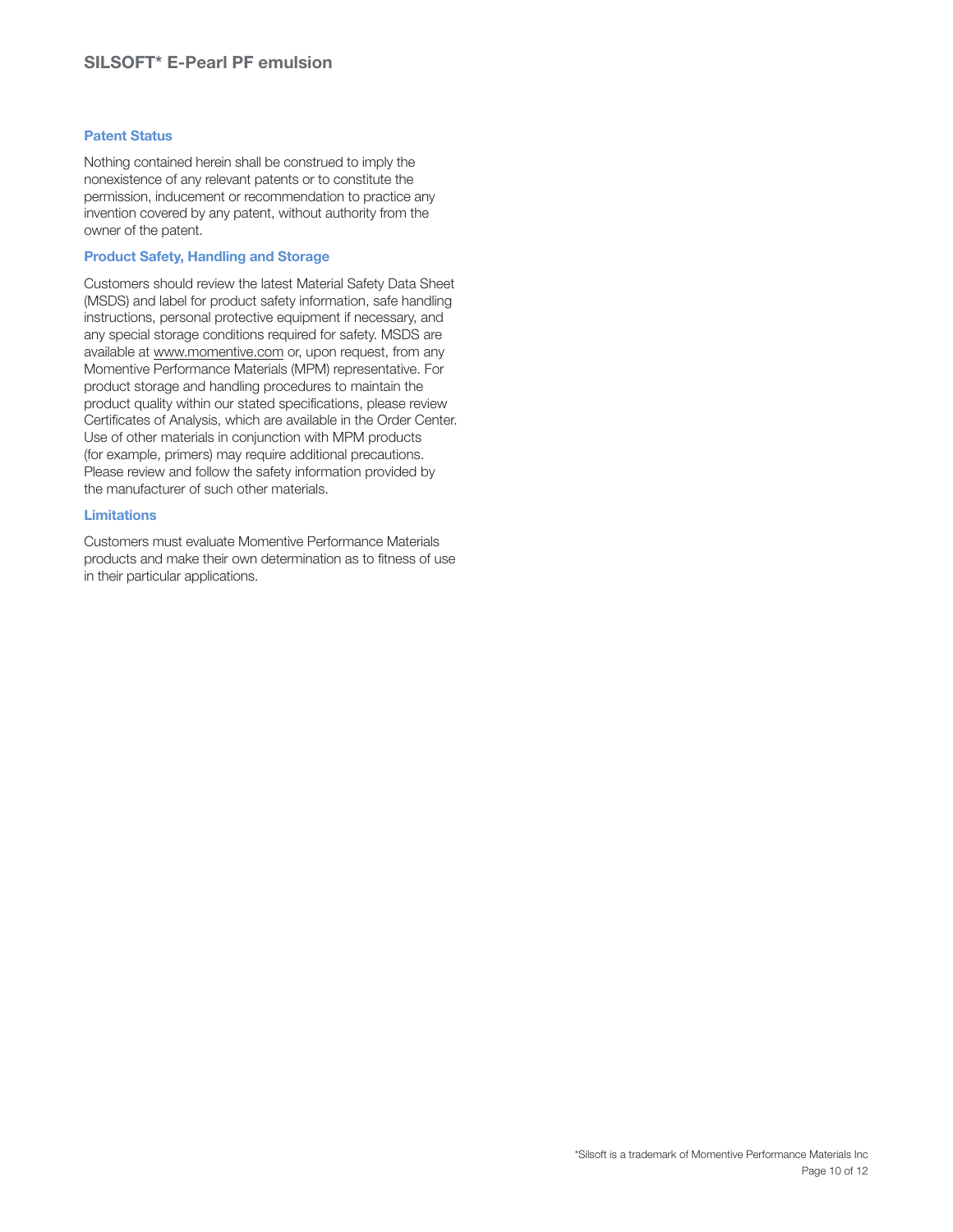#### **Emergency Service**

Momentive Performance Materials maintains an around-the-clock emergency service for its products.

| Location                       | <b>Emergency Service Provider</b>                                     | <b>Emergency Contact Number</b> |
|--------------------------------|-----------------------------------------------------------------------|---------------------------------|
| Mainland U.S., Puerto Rico     | <b>CHEMTREC</b>                                                       | 1-800-424-9300                  |
| Alaska, Hawaii                 | <b>CHEMTREC</b>                                                       | 1-800-424-9300                  |
| Canada                         | <b>CHEMTREC</b>                                                       | 1-800-424-9300                  |
| Europe, Israel                 | <b>NCEC</b>                                                           | +44 (0) 1235239670              |
| Middle East                    | <b>NCEC</b>                                                           | +44 (0) 1235239671              |
| Asia Pacific (except China)    | <b>NCEC</b>                                                           | +44 (0) 1235239670              |
| China                          | <b>NCEC</b>                                                           | +86-10-5100-3039                |
| Latin America (except Brazil)  | <b>NCEC</b>                                                           | +44 (0) 1235239670              |
| <b>Brazil</b>                  | <b>SOS Cotec</b>                                                      | 08000111767 or 08007071767      |
| All other locations world wide | <b>NCEC</b>                                                           | +44 (0) 1235239670              |
| At sea                         | Radio U.S. Coast Guard in U.S. waters<br>NCEC in International waters | +44 (0) 1235239670              |

For Health related calls, contact Momentive Performance Materials at +1-518-233-2500 (English only).

DO NOT WAIT. Phone if in doubt. You will be referred to a specialist for advice.